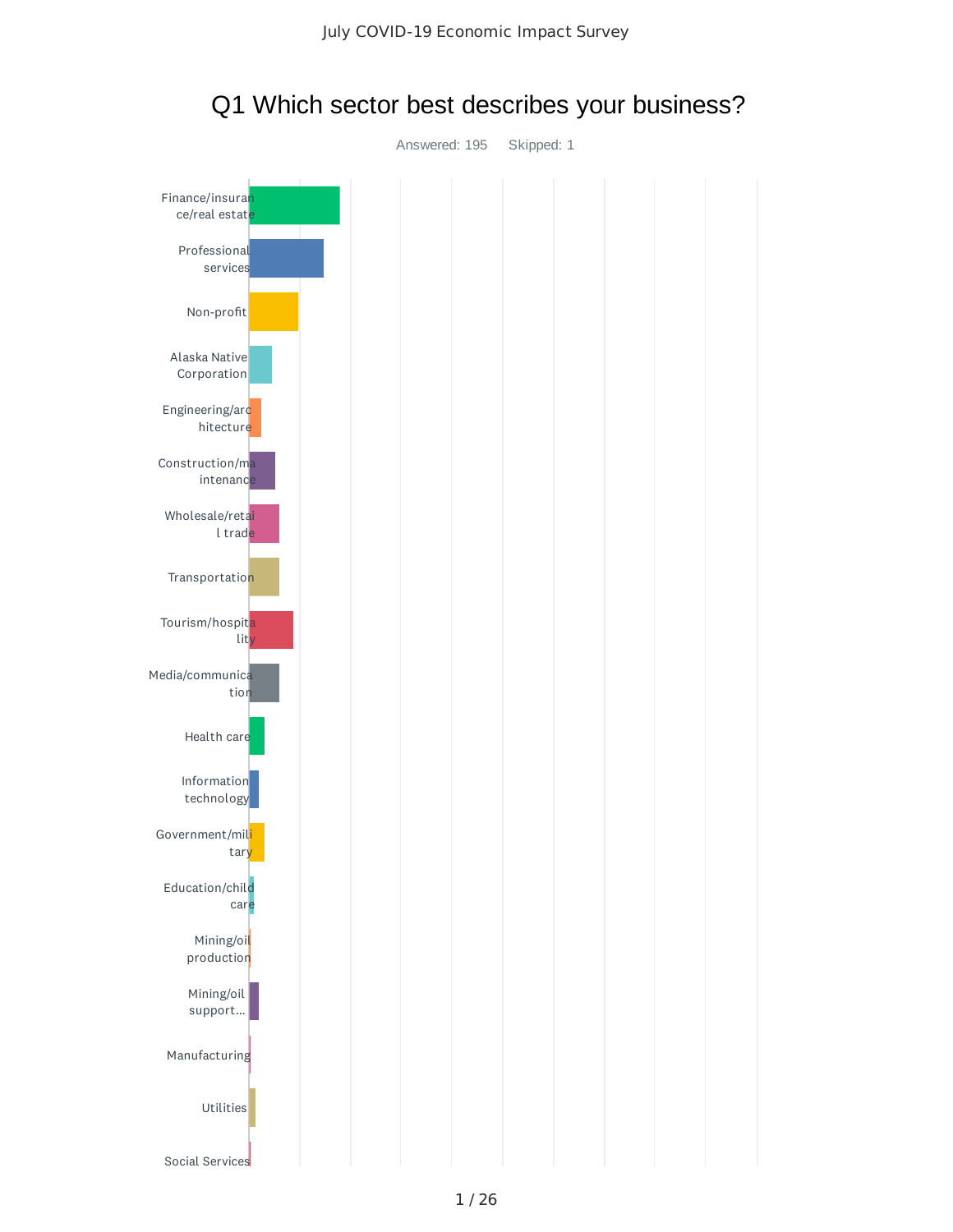#### July COVID-19 Economic Impact Survey



| <b>ANSWER CHOICES</b>         | <b>RESPONSES</b> |                     |
|-------------------------------|------------------|---------------------|
| Finance/insurance/real estate | 17.95%           | 35                  |
| Professional services         | 14.87%           | 29                  |
| Non-profit                    | 9.74%            | 19                  |
| Alaska Native Corporation     | 4.62%            | $\overline{9}$      |
| Engineering/architecture      | 2.56%            | 5                   |
| Construction/maintenance      | 5.13%            | 10                  |
| Wholesale/retail trade        | 6.15%            | 12                  |
| Transportation                | 6.15%            | 12                  |
| Tourism/hospitality           | 8.72%            | 17                  |
| Media/communication           | 6.15%            | 12                  |
| Health care                   | 3.08%            | $6\phantom{a}$      |
| Information technology        | 2.05%            | $\overline{4}$      |
| Government/military           | 3.08%            | $6\,$               |
| Education/childcare           | 1.03%            | $\overline{2}$      |
| Mining/oil production         | 0.51%            | $\mathbf{1}$        |
| Mining/oil support services   | 2.05%            | $\overline{4}$      |
| Manufacturing                 | 0.51%            | $\mathbf{1}$        |
| Utilities                     | 1.54%            | $\mathsf{3}$        |
| <b>Social Services</b>        | 0.51%            | $\mathbf{1}$        |
| Fishing/seafood               | $0.00\%$         | $\mathsf{O}\xspace$ |
| Arts                          | 0.00%            | $\mathsf{O}$        |
| Other                         | 3.59%            | $\overline{7}$      |
| <b>TOTAL</b>                  |                  | 195                 |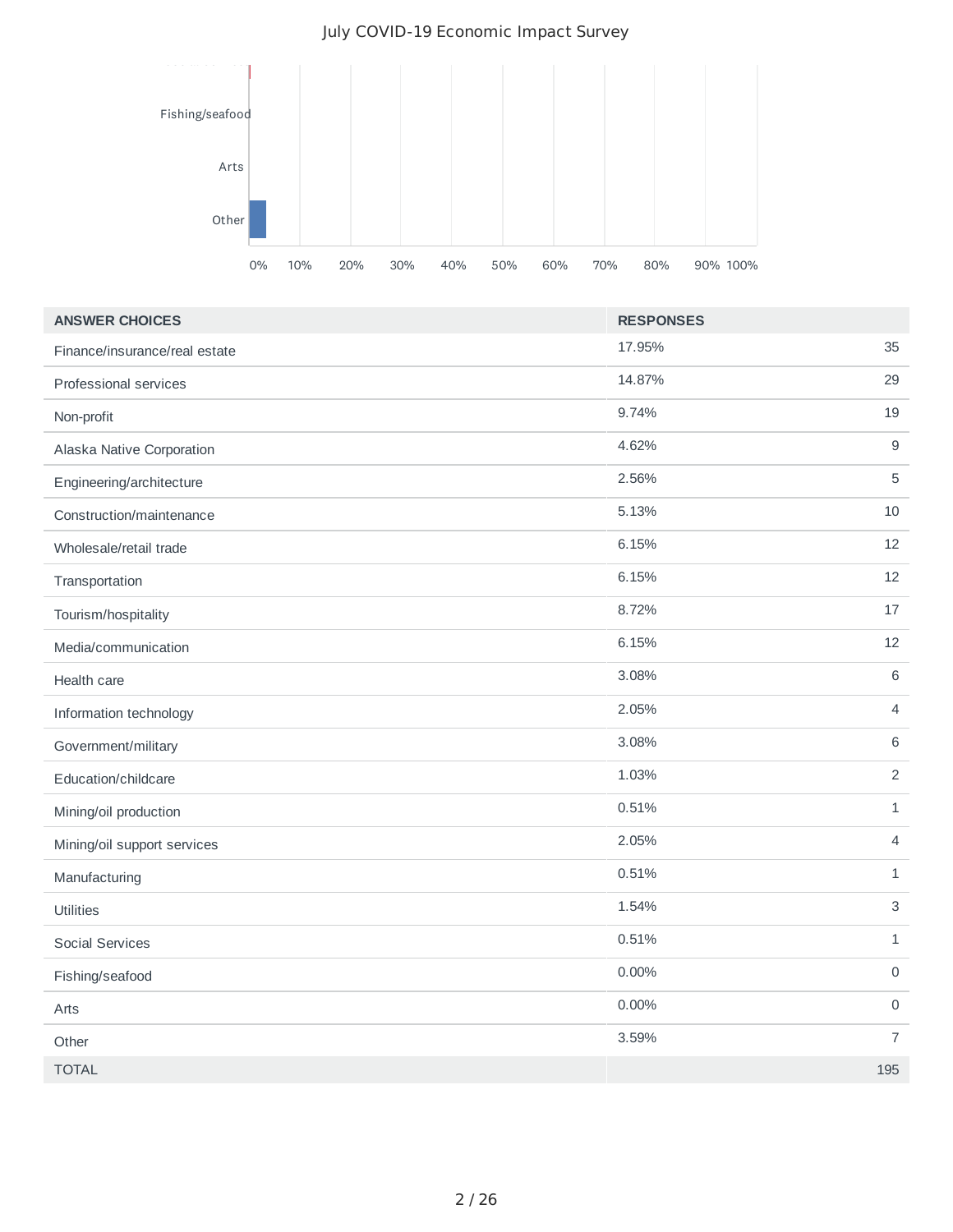## Q2 How many people does your business currently employ?



| <b>ANSWER CHOICES</b> | <b>RESPONSES</b> |
|-----------------------|------------------|
| 0                     | 8<br>4.10%       |
| $1-5$                 | 43<br>22.05%     |
| $6 - 10$              | 14<br>7.18%      |
| 11-20                 | 30<br>15.38%     |
| 21-50                 | 29<br>14.87%     |
| 51-99                 | 18<br>9.23%      |
| $100+$                | 53<br>27.18%     |
| <b>TOTAL</b>          | 195              |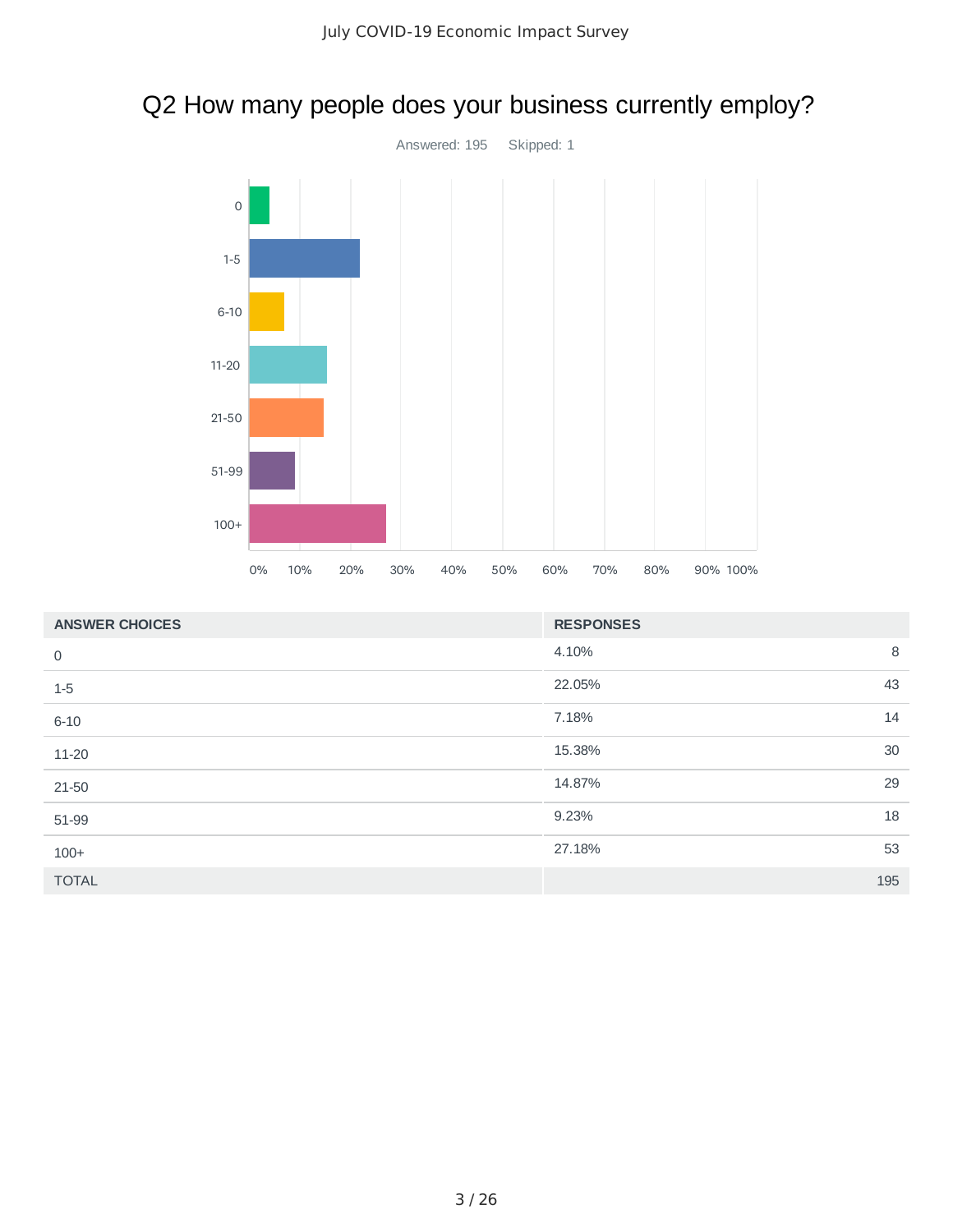# Q3 How many people does your business employ during the peak season?



| <b>ANSWER CHOICES</b> | <b>RESPONSES</b> |  |
|-----------------------|------------------|--|
| $\mathbf 0$           | 5<br>2.56%       |  |
| $1-5$                 | 40<br>20.51%     |  |
| $6 - 10$              | 18<br>9.23%      |  |
| 11-20                 | 26<br>13.33%     |  |
| 21-50                 | 30<br>15.38%     |  |
| 51-99                 | 19<br>9.74%      |  |
| $100+$                | 57<br>29.23%     |  |
| <b>TOTAL</b>          | 195              |  |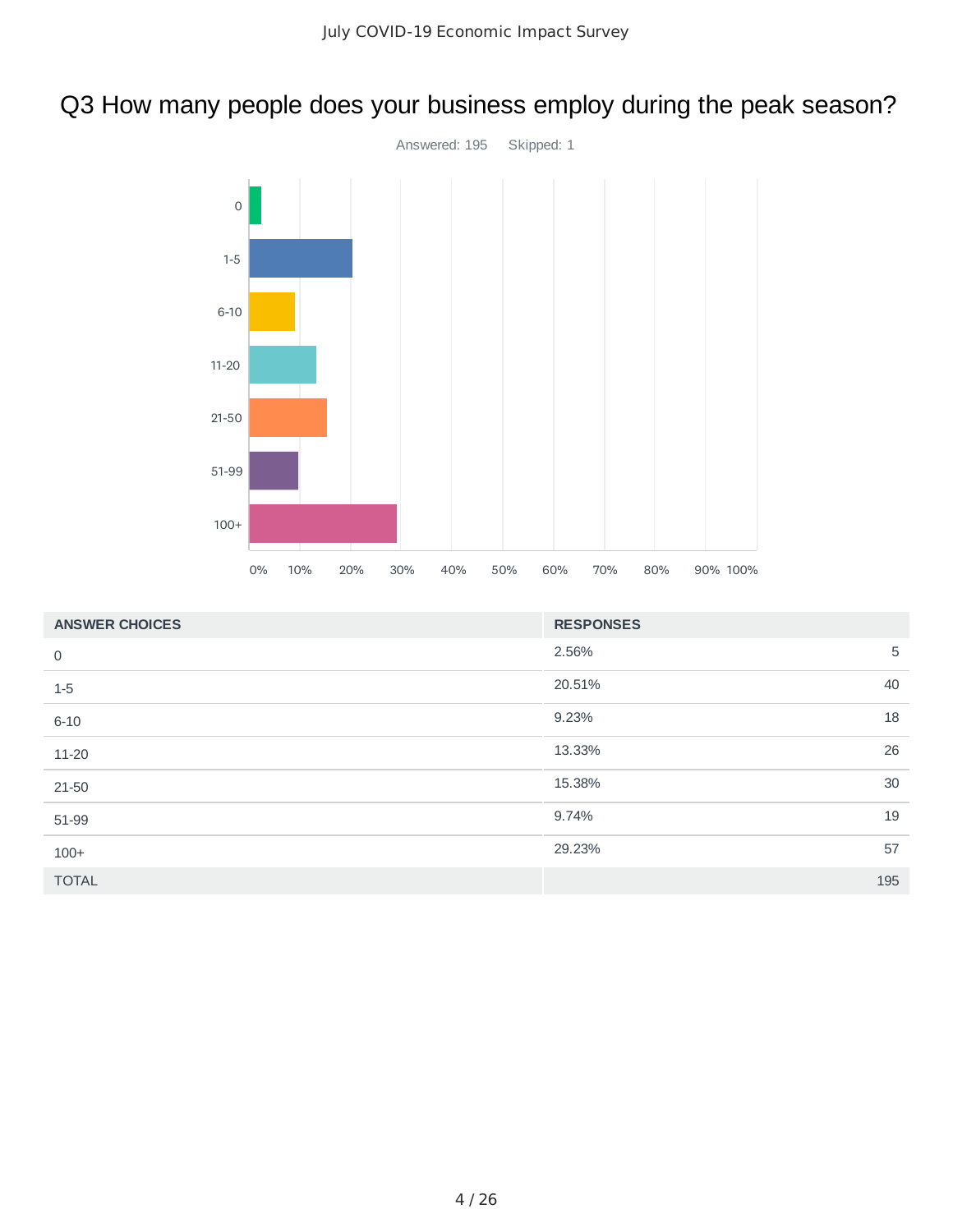## Q4 Have you experienced any disruption in business due to COVID-19?



| <b>ANSWER CHOICES</b>                                                                           | <b>RESPONSES</b> |             |
|-------------------------------------------------------------------------------------------------|------------------|-------------|
| Yes                                                                                             | 84.62%           | 165         |
| <b>No</b>                                                                                       | 15.38%           | 30          |
| (SURVEY BIFUCATES HERE)                                                                         | $0.00\%$         | $\Omega$    |
| Did your business close due to disruptions or challenges associated with the COVID-19 pandemic? | $0.00\%$         | $\mathbf 0$ |
| Yes                                                                                             | $0.00\%$         | $\Omega$    |
| <b>No</b>                                                                                       | $0.00\%$         | $\Omega$    |
| <b>TOTAL</b>                                                                                    |                  | 195         |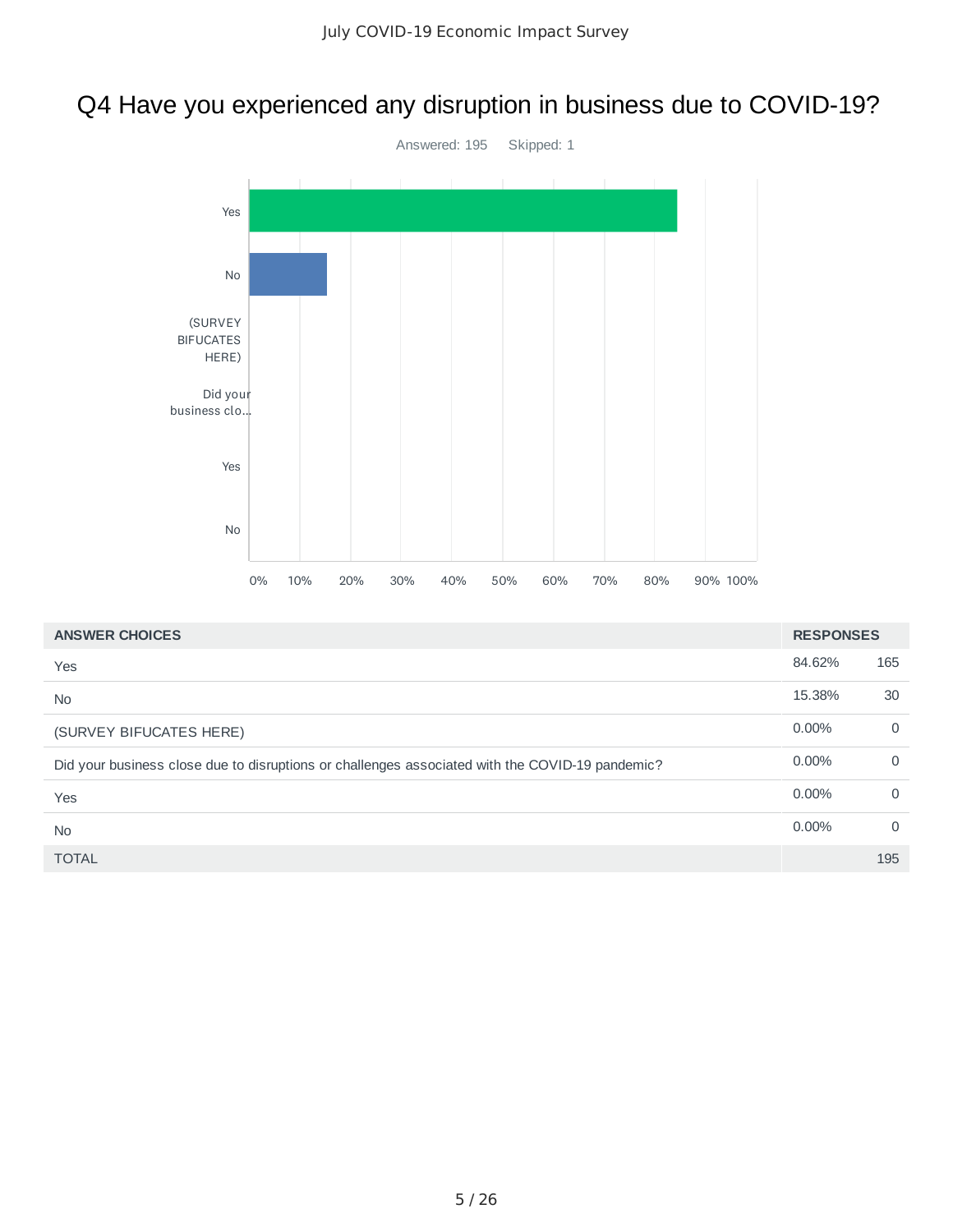## Q5 Did your business close permanently due to disruptions or challenges associated with the COVID-19 pandemic?



| <b>ANSWER CHOICES</b> | <b>RESPONSES</b> |     |
|-----------------------|------------------|-----|
| Yes                   | 8.54%            | 14  |
| <b>No</b>             | 91.46%           | 150 |
| <b>TOTAL</b>          |                  | 164 |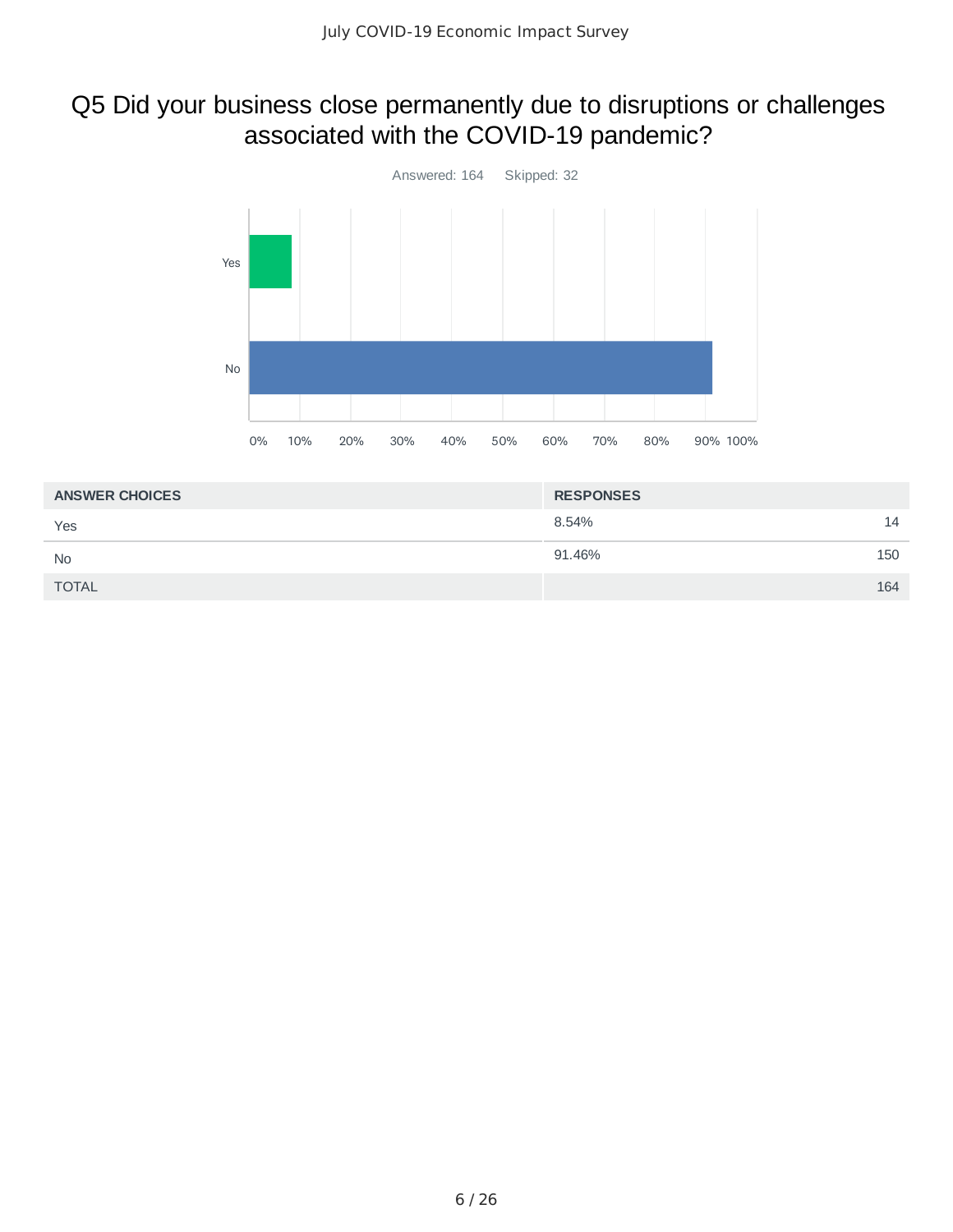### Q6 Please indicate how your business has primarily been affected by COVID-19.



| <b>ANSWER CHOICES</b>                                          | <b>RESPONSES</b> |                |
|----------------------------------------------------------------|------------------|----------------|
| We have laid off staff                                         | 12.99%           | 20             |
| We are closed until restrictions are lifted                    | 2.60%            | 4              |
| We continue to operate, though employees are working from home | 32.47%           | 50             |
| We are still operating but at a reduced scale                  | 9.09%            | 14             |
| We are having to pay refunds to customers                      | 0.65%            | 1              |
| Our sales/revenue have declined                                | 26.62%           | 41             |
| Our sales/revenue have increased                               | 4.55%            | $\overline{7}$ |
| We have been unaffected                                        | 3.25%            | 5              |
| Other (please specify)                                         | 7.79%            | 12             |
| <b>TOTAL</b>                                                   |                  | 154            |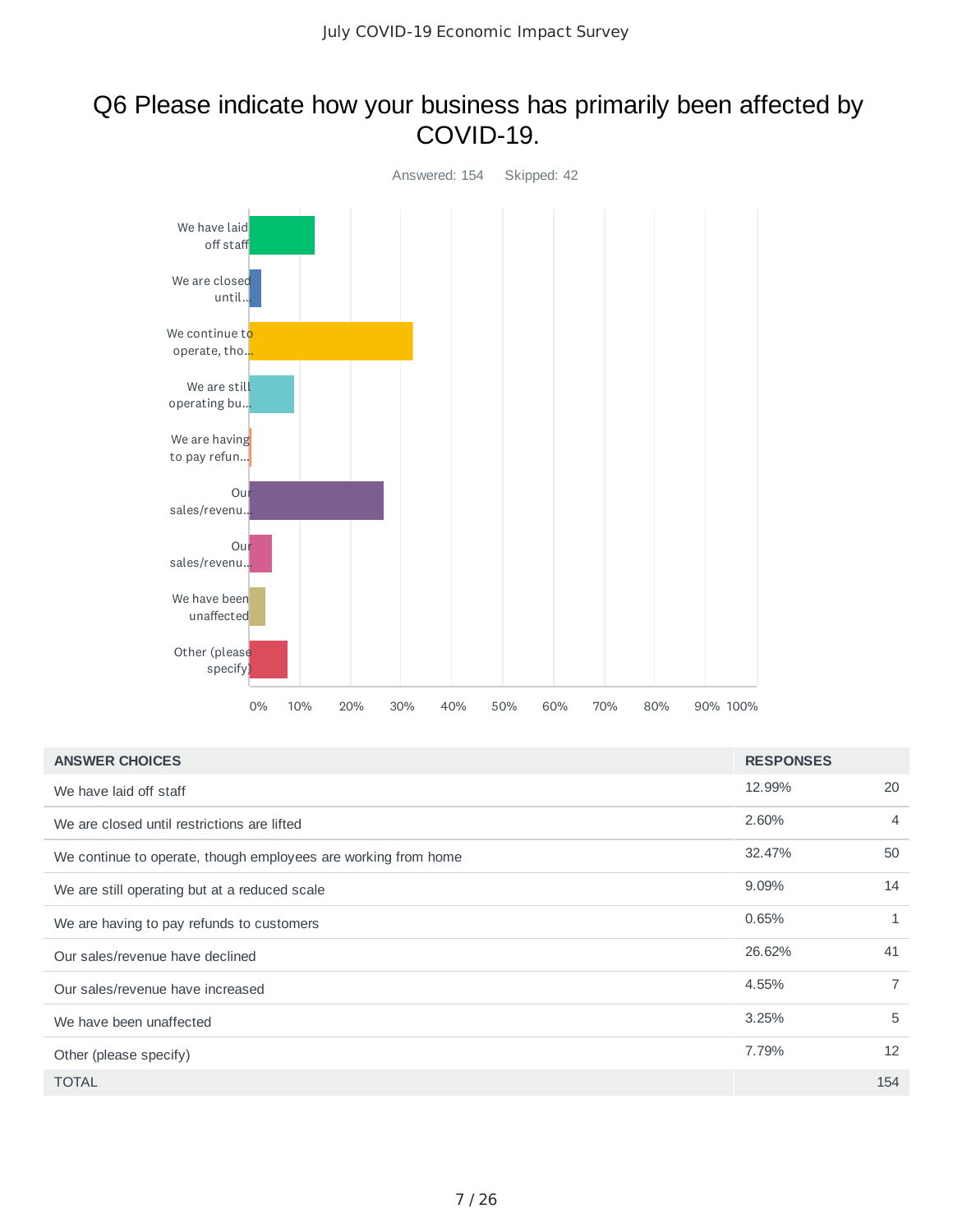### Q7 Please indicate secondary impacts to your business from COVID-19 (check all that apply).



| <b>ANSWER CHOICES</b>                                          | <b>RESPONSES</b> |    |
|----------------------------------------------------------------|------------------|----|
| We have laid off staff                                         | 17.39%           | 24 |
| We are closed until restrictions are lifted                    | 4.35%            | 6  |
| We continue to operate, though employees are working from home | 28.99%           | 40 |
| We are still operating but at a reduced scale                  | 24.64%           | 34 |
| We are having to pay refunds to customers                      | 10.87%           | 15 |
| Our sales/revenue have declined                                | 35.51%           | 49 |
| Our sales/revenue have increased                               | 5.80%            | 8  |
| We have been unaffected                                        | 7.97%            | 11 |
| Other (please specify)                                         | 19.57%           | 27 |
| Total Respondents: 138                                         |                  |    |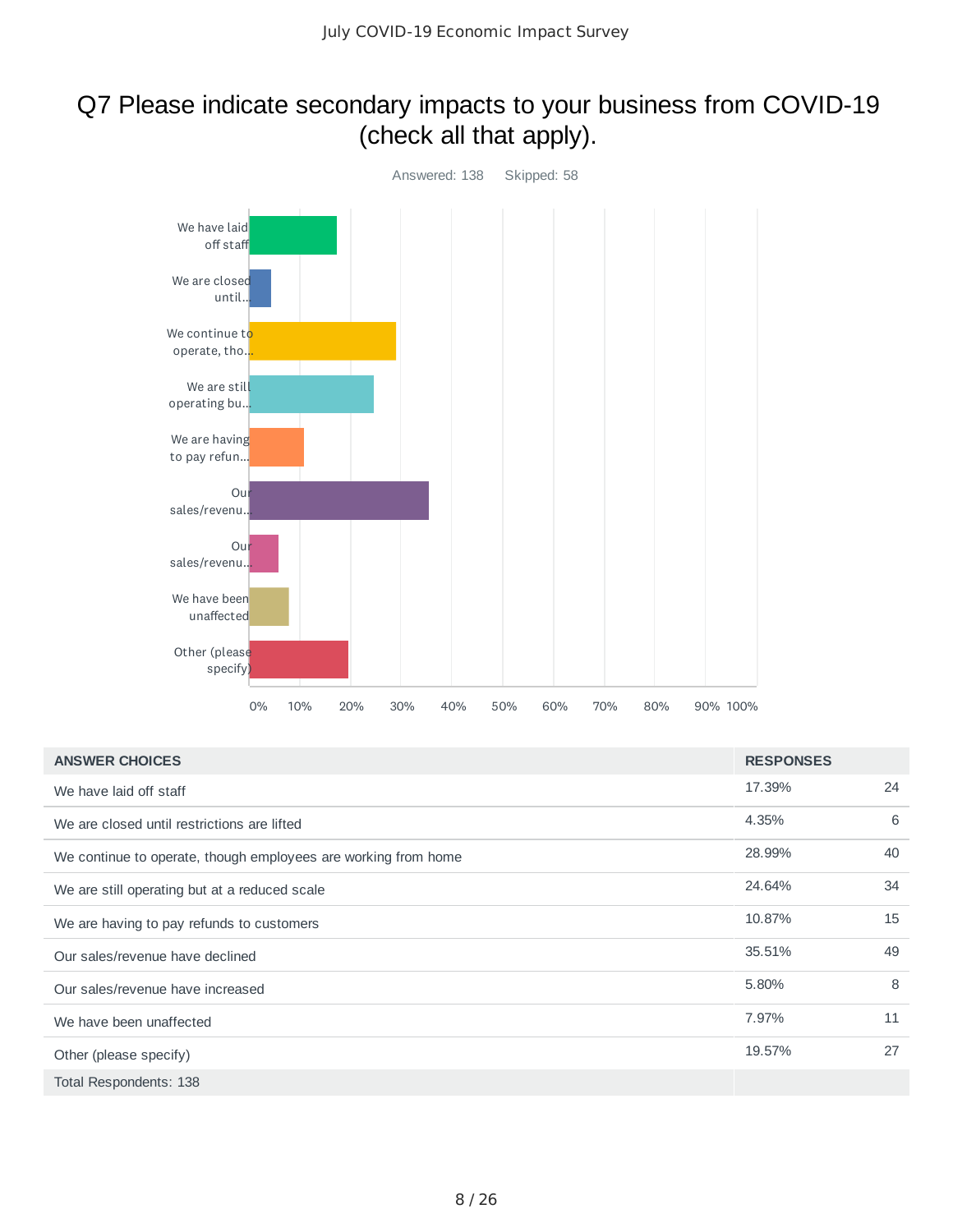## Q8 Has your business experienced a decline in revenue since the onset of COVID-19? (compared to same period in 2019)?



| <b>ANSWER CHOICES</b> | <b>RESPONSES</b> |     |
|-----------------------|------------------|-----|
| Yes                   | 69.48%<br>107    |     |
| <b>No</b>             | 30.52%           | 47  |
| <b>TOTAL</b>          |                  | 154 |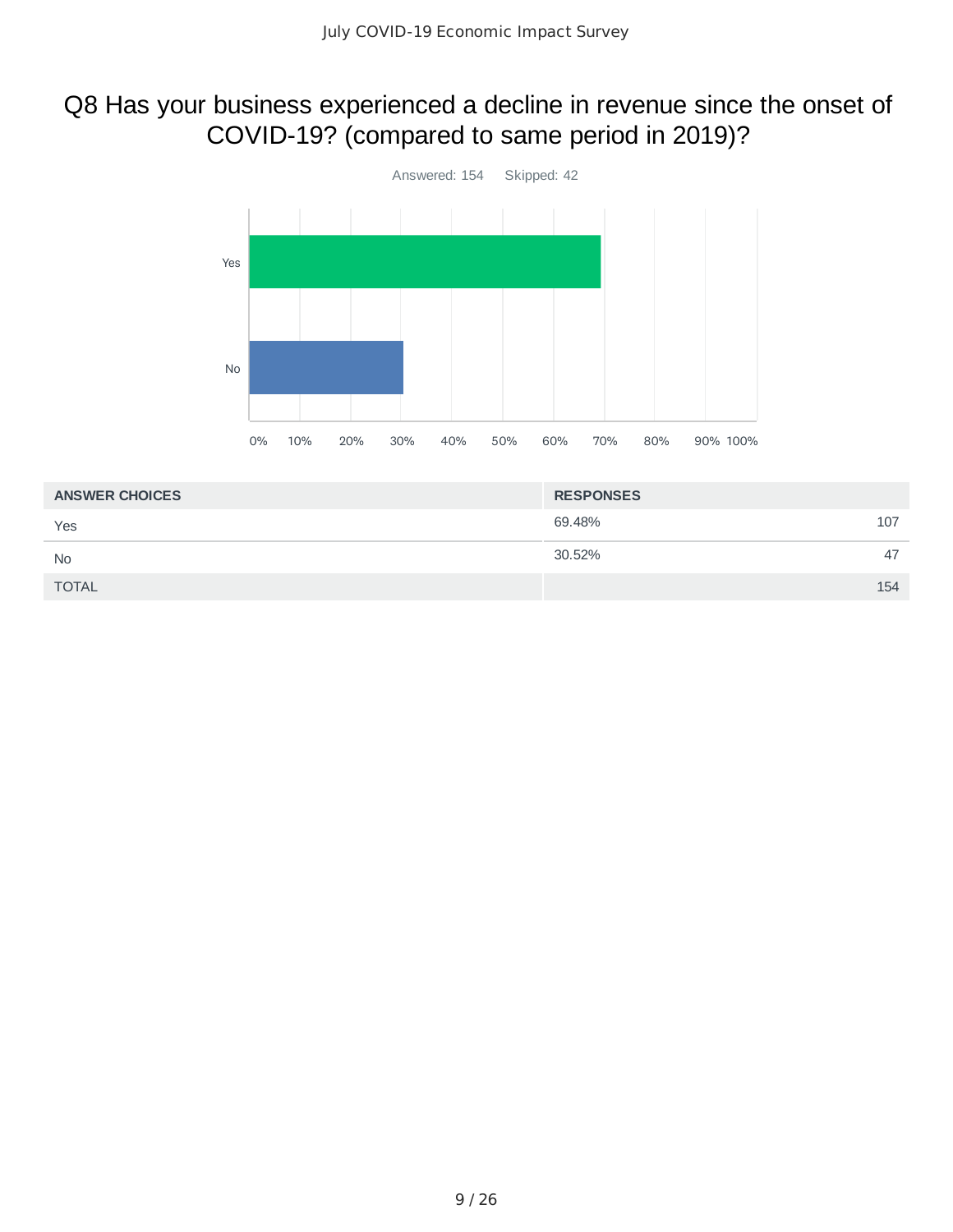

# Q9 Please estimate the decrease.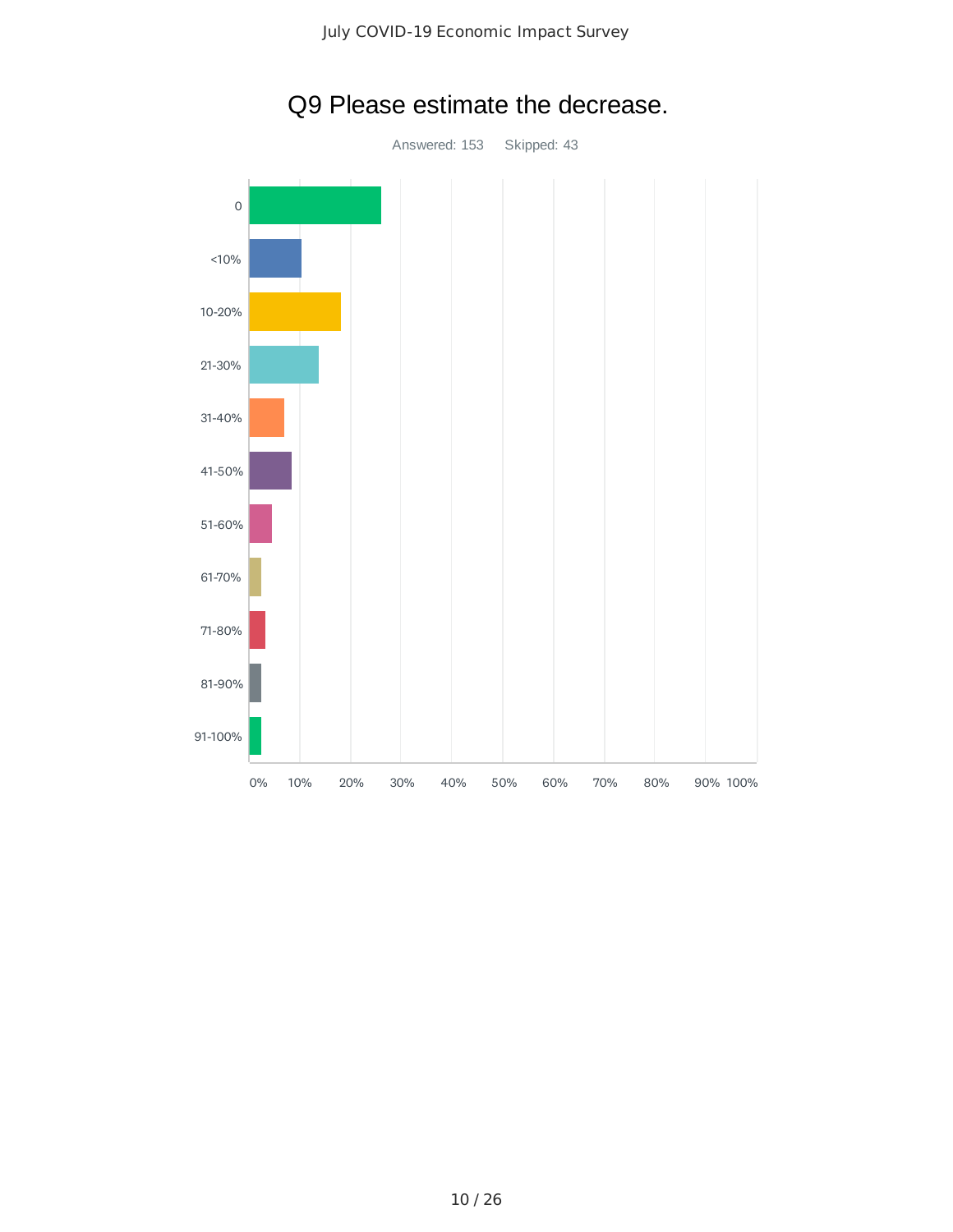#### July COVID-19 Economic Impact Survey

| <b>ANSWER CHOICES</b> | <b>RESPONSES</b> |                |
|-----------------------|------------------|----------------|
| 0                     | 26.14%           | 40             |
| <10%                  | 10.46%           | 16             |
| 10-20%                | 18.30%           | 28             |
| 21-30%                | 13.73%           | 21             |
| 31-40%                | 7.19%            | 11             |
| 41-50%                | 8.50%            | 13             |
| 51-60%                | 4.58%            | $\overline{7}$ |
| 61-70%                | 2.61%            | $\overline{4}$ |
| 71-80%                | 3.27%            | 5              |
| 81-90%                | 2.61%            | $\overline{4}$ |
|                       | 2.61%            | $\overline{4}$ |
| 91-100%               |                  |                |
| <b>TOTAL</b>          |                  | 153            |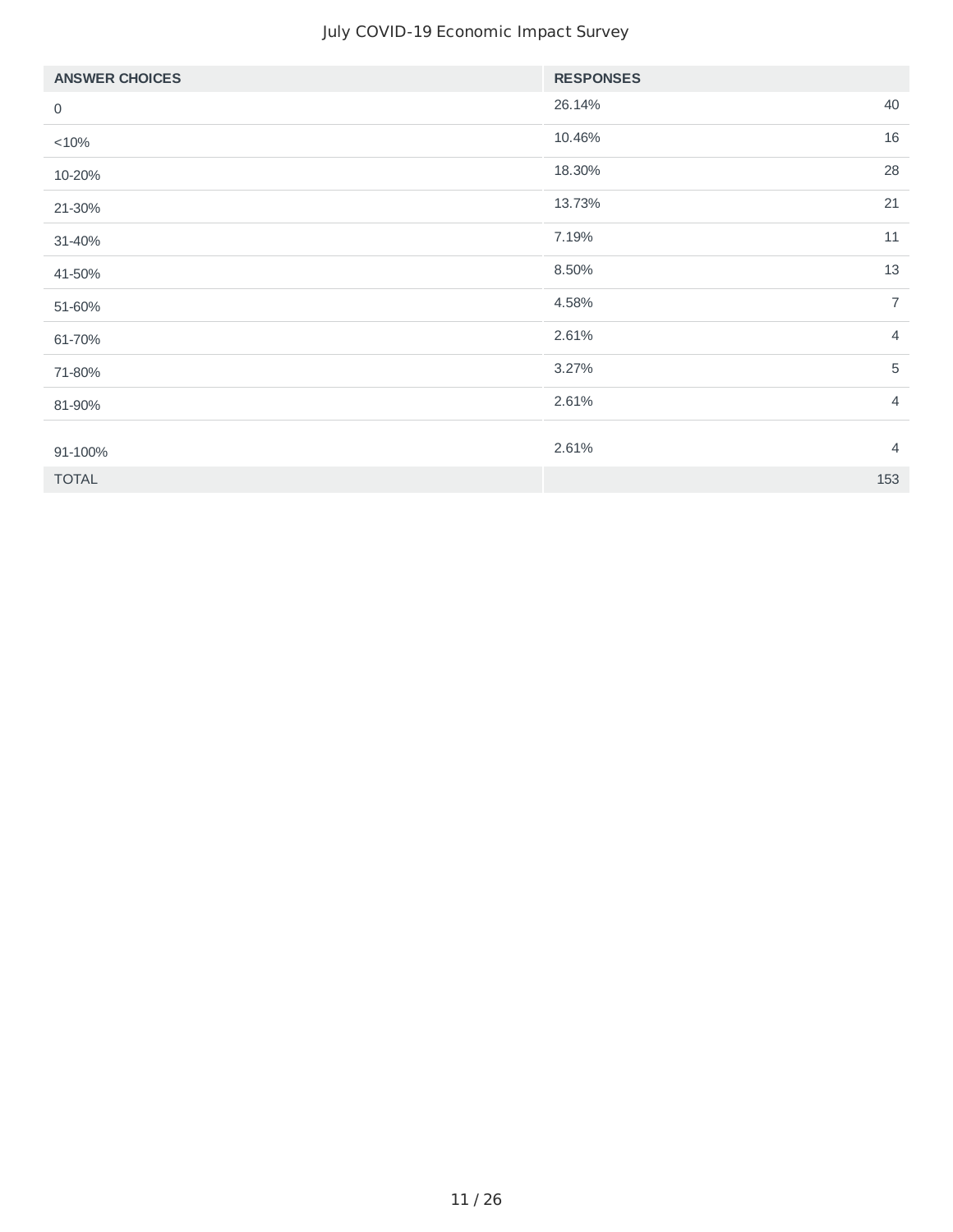### Q10 How have revenues at your business changed in the first half of 2020 compared to 2019?



| <b>ANSWER CHOICES</b>  | <b>RESPONSES</b> |
|------------------------|------------------|
| Increase significantly | 1.96%<br>3       |
| Increase               | 25<br>16.34%     |
| No change              | 17<br>11.11%     |
| Decrease               | 58<br>37.91%     |
| Decrease significantly | 50<br>32.68%     |
| <b>TOTAL</b>           | 153              |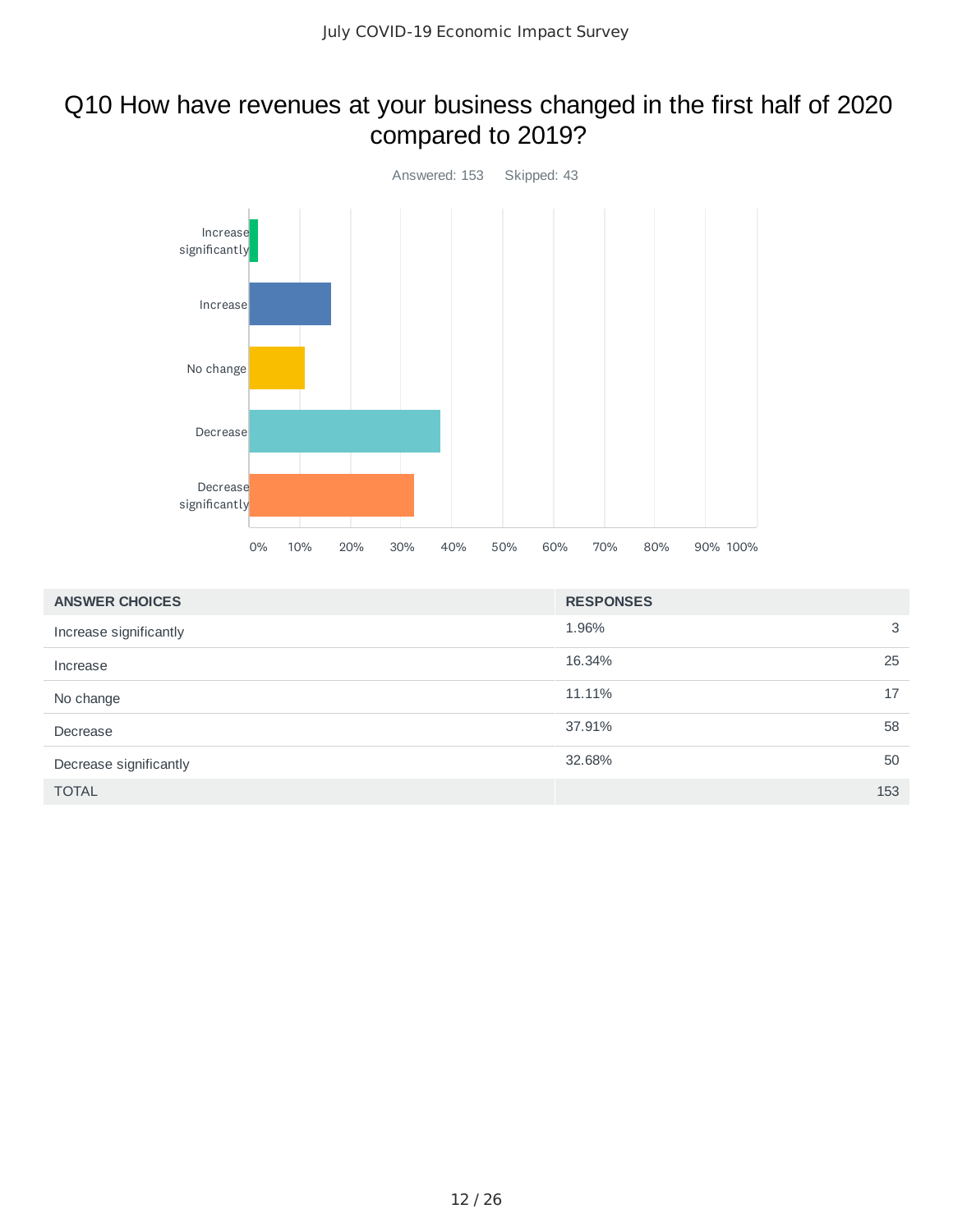### Q11 Is your revenue outlook for the second half of 2020 more pessimistic, less pessimistic, or about the same as it was at the onset of COVID-19?



| <b>ANSWER CHOICES</b> | <b>RESPONSES</b> |     |
|-----------------------|------------------|-----|
| More pessimistic      | 37.25%           | 57  |
| About the same        | 41.83%           | 64  |
| Less pessimistic      | 18.95%           | 29  |
| Not applicable        | 1.96%            | 3   |
| <b>TOTAL</b>          |                  | 153 |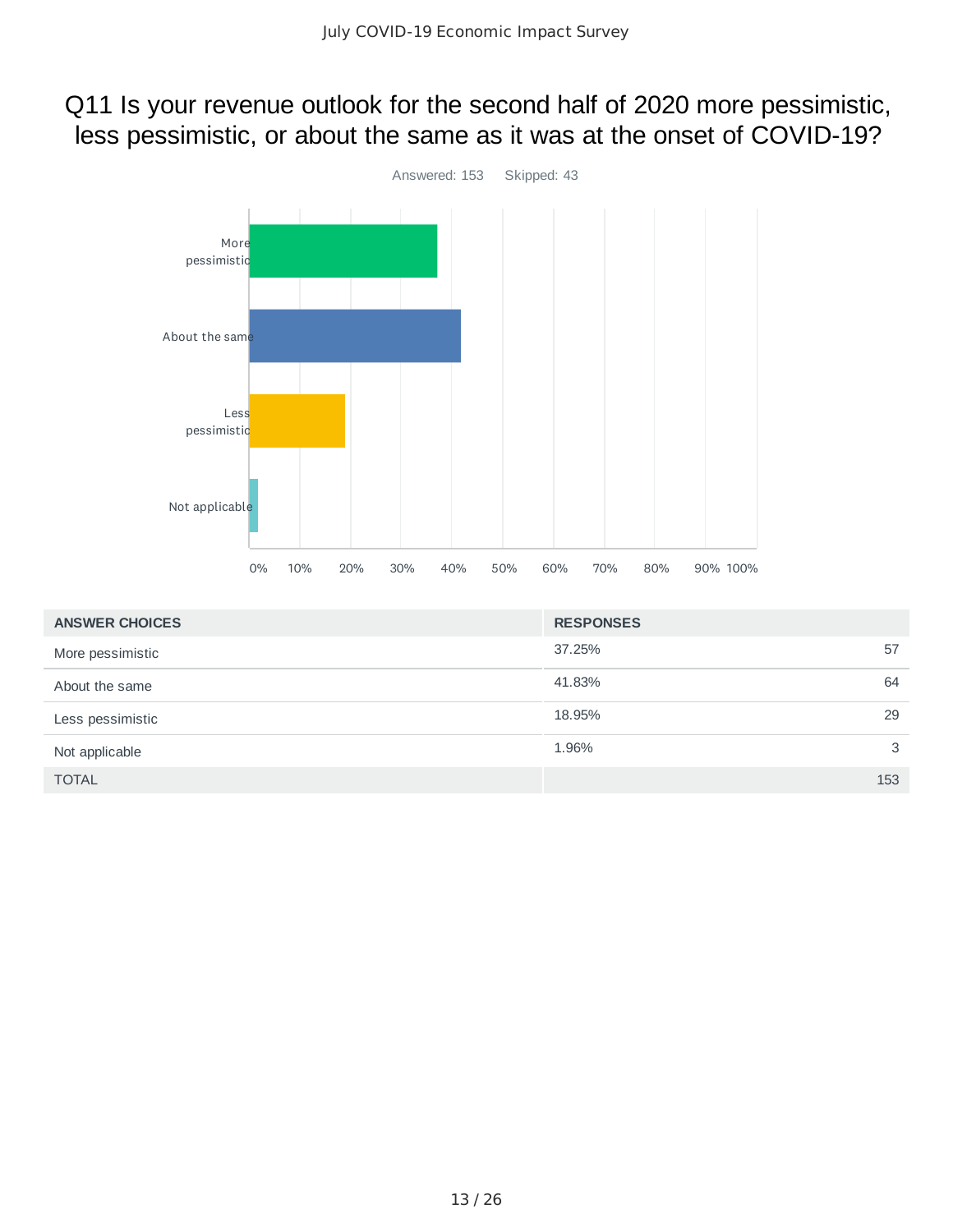### Q12 Have you made any employment reductions due to the COVID-19 pandemic and associated impacts?



| <b>ANSWER CHOICES</b> | <b>RESPONSES</b> |     |
|-----------------------|------------------|-----|
| Yes                   | 42.86%           | 66  |
| <b>No</b>             | 57.14%           | 88  |
| TOTAL                 |                  | 154 |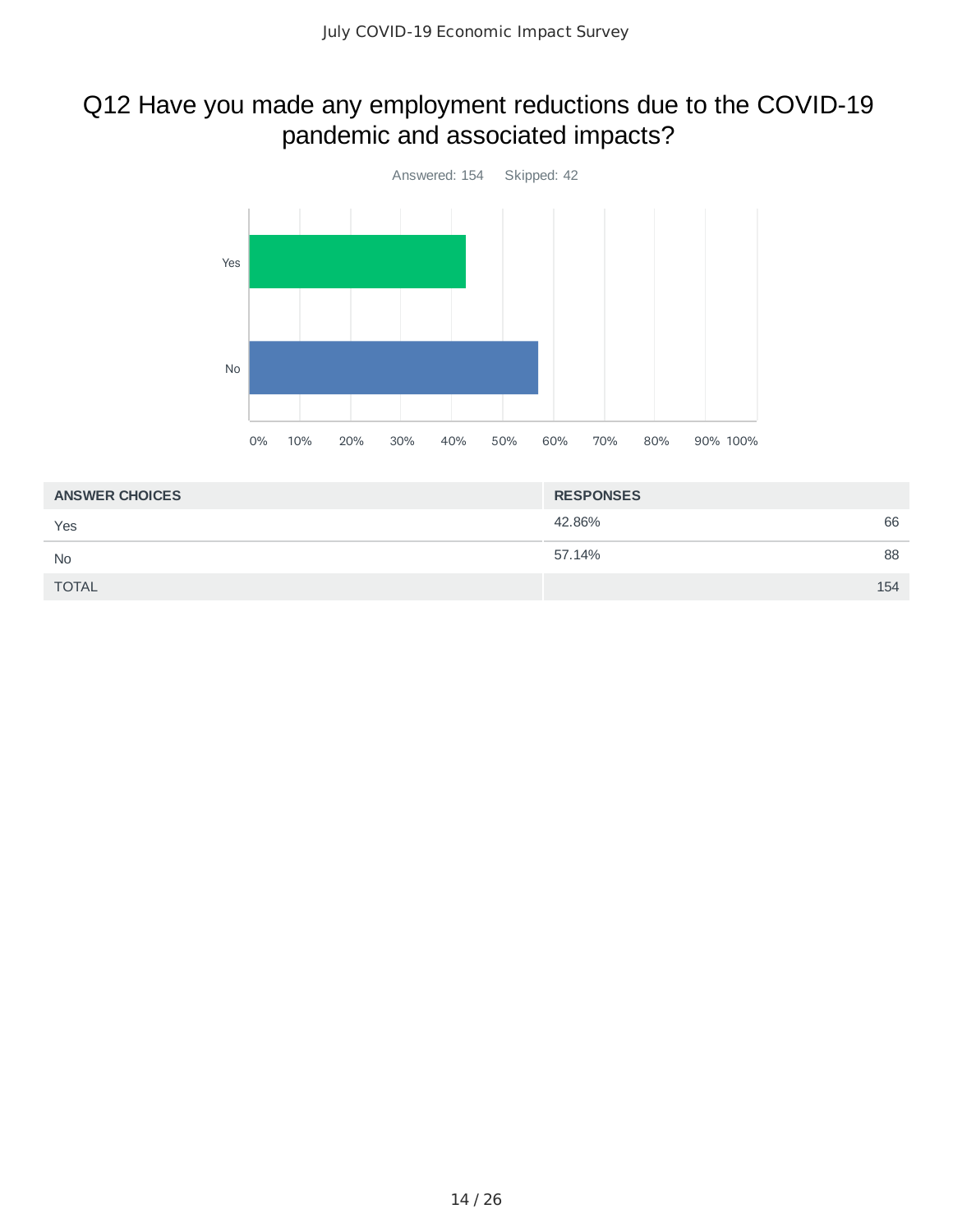### Q13 Do you expect to make employment reductions in the future due to COVID-19?



| <b>ANSWER CHOICES</b> | <b>RESPONSES</b> |
|-----------------------|------------------|
| Yes                   | 19<br>12.34%     |
| <b>No</b>             | 46.75%<br>72     |
| Don't know            | 63<br>40.91%     |
| <b>TOTAL</b>          | 154              |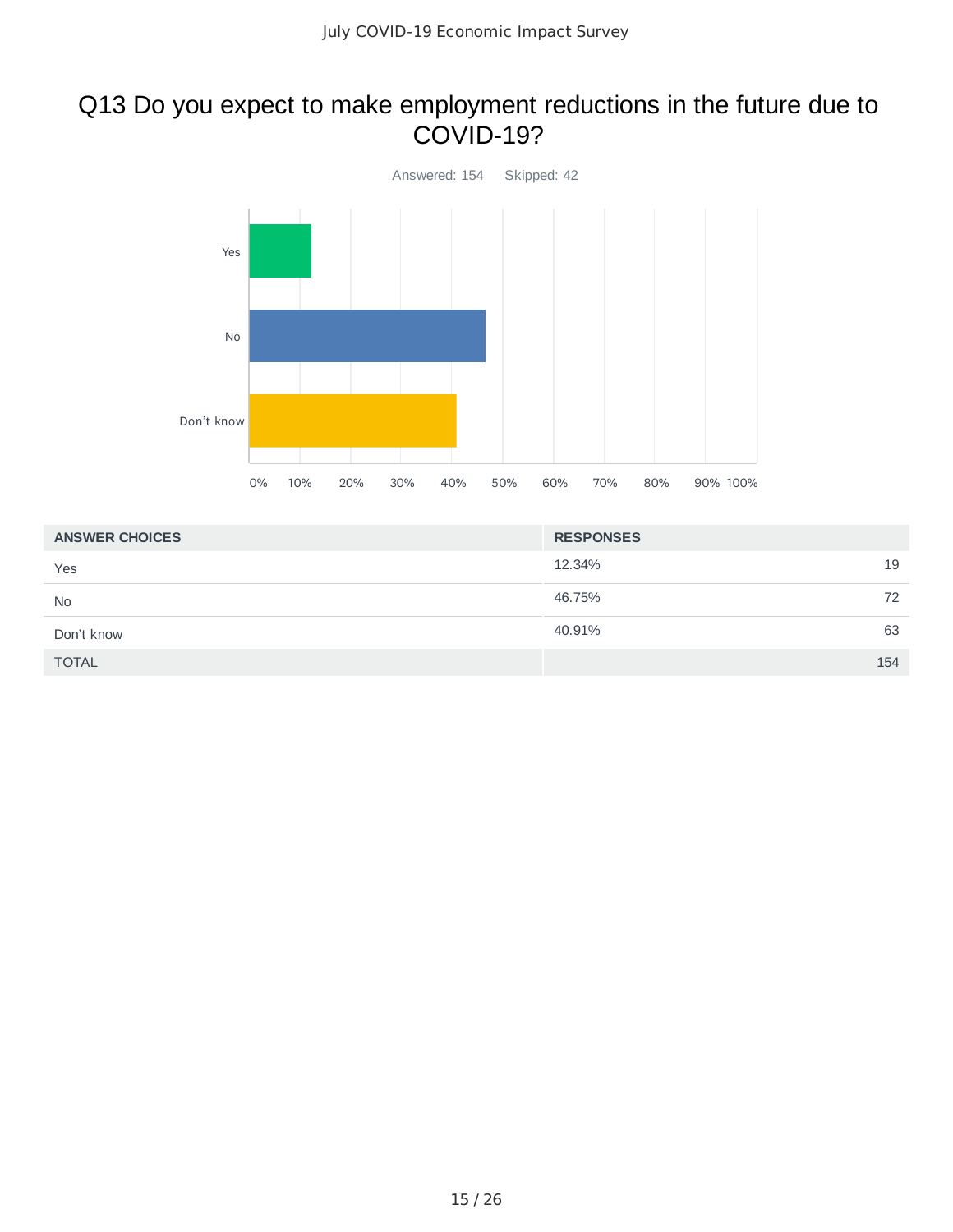

# Q14 Has your supply chain been disrupted?

| <b>ANSWER CHOICES</b> | <b>RESPONSES</b> |
|-----------------------|------------------|
| Yes                   | 43.51%<br>67     |
| <b>No</b>             | 36.36%<br>56     |
| Not applicable        | 20.13%<br>31     |
| <b>TOTAL</b>          | 154              |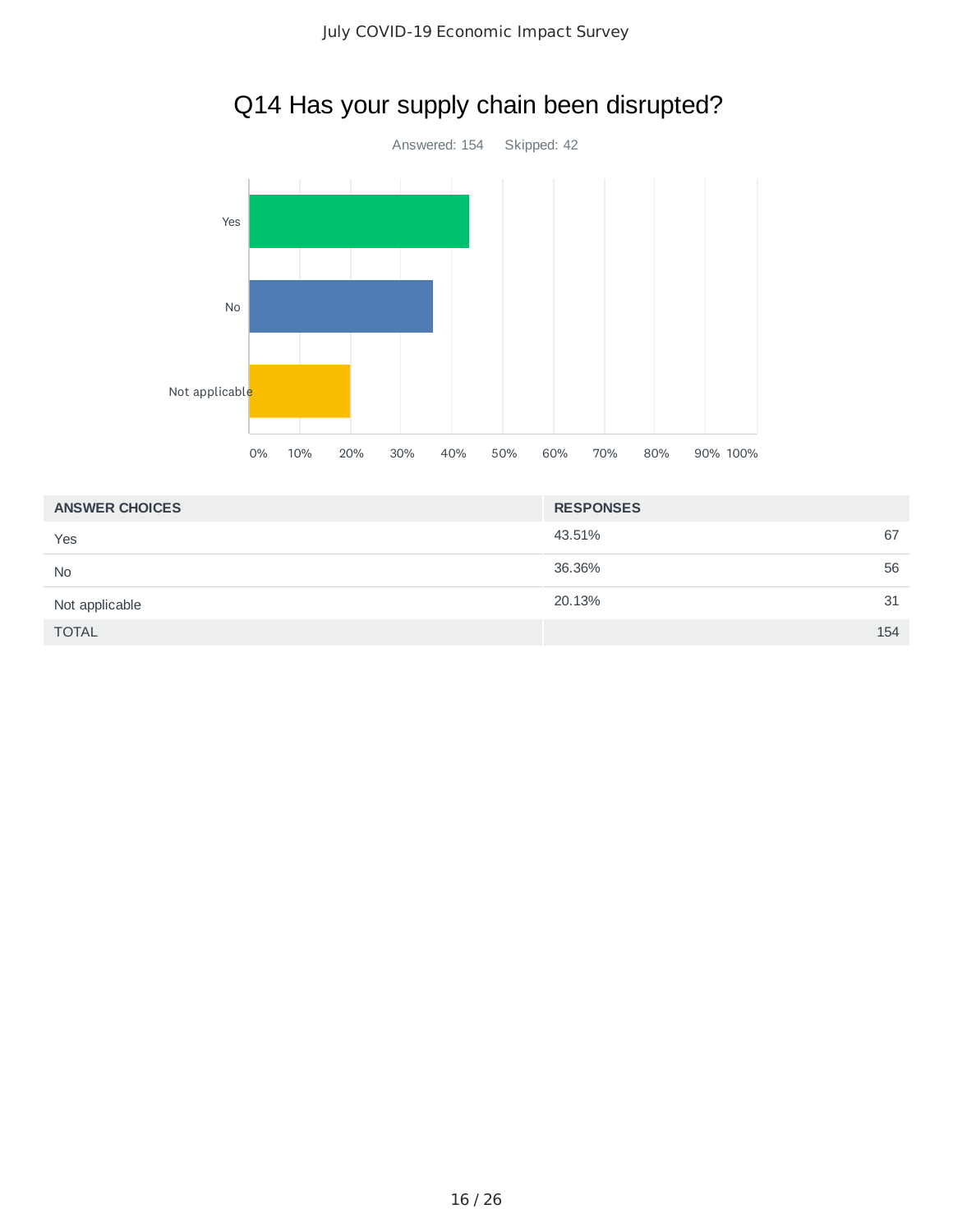### Q15 With regard to COVID-19-related supply chain disruptions, would you say your business' supply chain is fully recovered, partially recovered, or not recovered compared to 30 days ago?



| <b>ANSWER CHOICES</b> | <b>RESPONSES</b> |          |
|-----------------------|------------------|----------|
| Fully recovered       | 10.61%           |          |
| Partially recovered   | 57.58%           | 38       |
| Not recovered         | 31.82%           | 21       |
| Not applicable        | $0.00\%$         | $\Omega$ |
| <b>TOTAL</b>          |                  | 66       |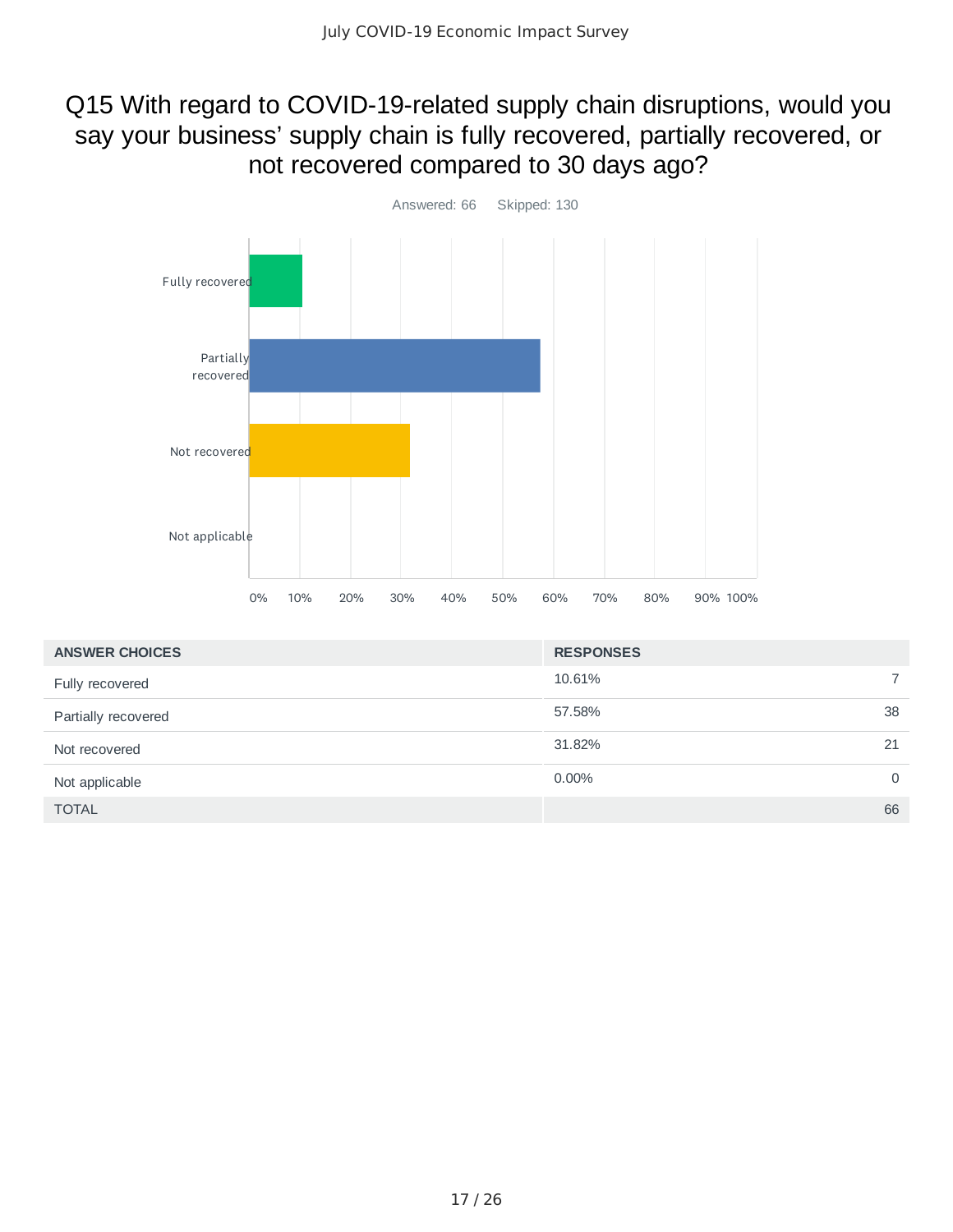### Q16 Have you experienced disruptions from vendors and service providers?



| <b>ANSWER CHOICES</b> | <b>RESPONSES</b> |
|-----------------------|------------------|
| Yes                   | 58.39%<br>87     |
| <b>No</b>             | 46<br>30.87%     |
| Not applicable        | 16<br>10.74%     |
| <b>TOTAL</b>          | 149              |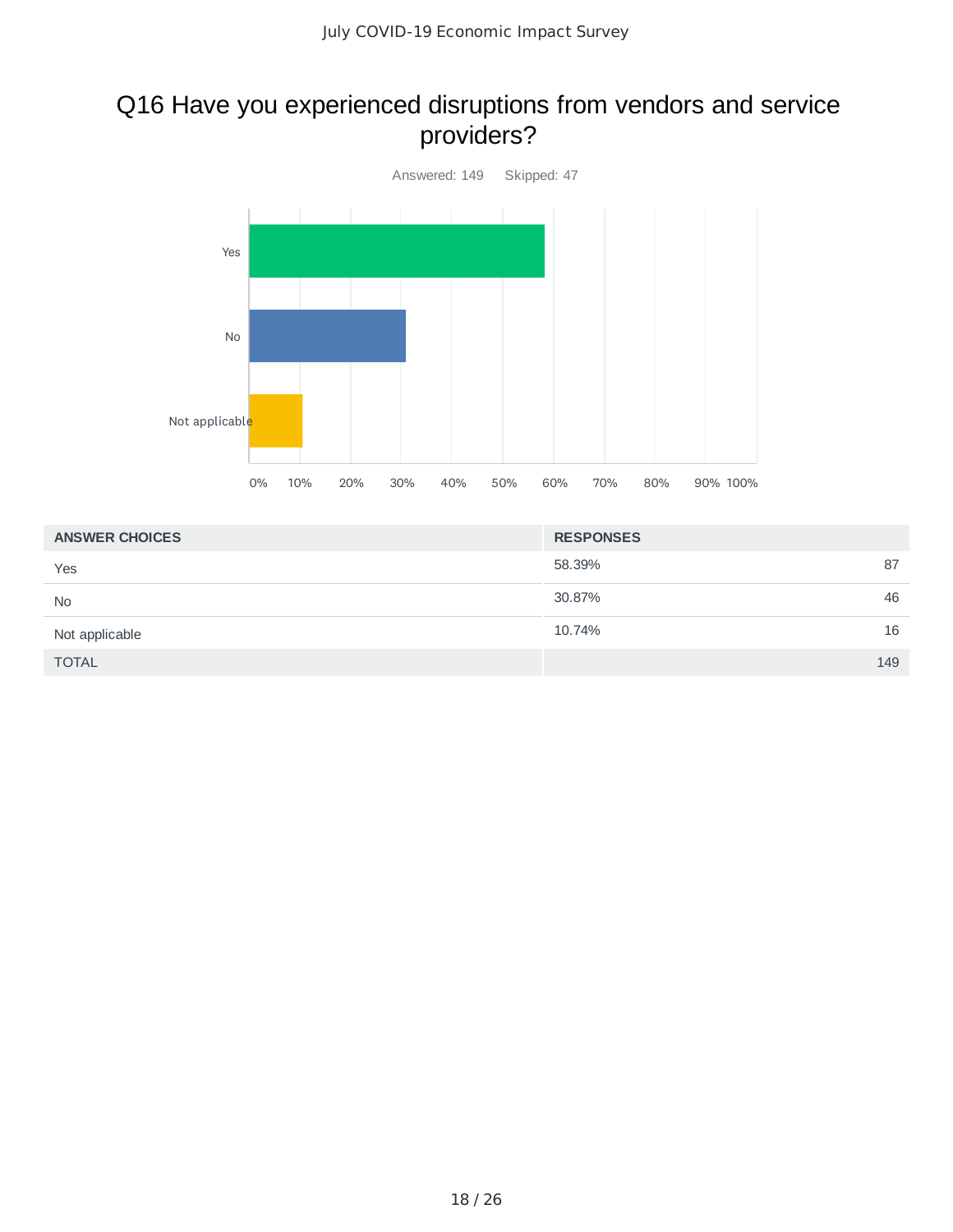### Q17 With regard to COVID-19-related disruptions in your business' relationships with vendors and service providers, would you say they are fully recovered, partially recovered, or not recovered compared to 30 days ago?



| <b>ANSWER CHOICES</b> | <b>RESPONSES</b> |                |
|-----------------------|------------------|----------------|
| Fully recovered       | 4.65%            | $\overline{4}$ |
| Partially recovered   | 62.79%           | 54             |
| Not recovered         | 31.40%           | 27             |
| Not applicable        | 1.16%            | $\mathbf{1}$   |
| <b>TOTAL</b>          |                  | 86             |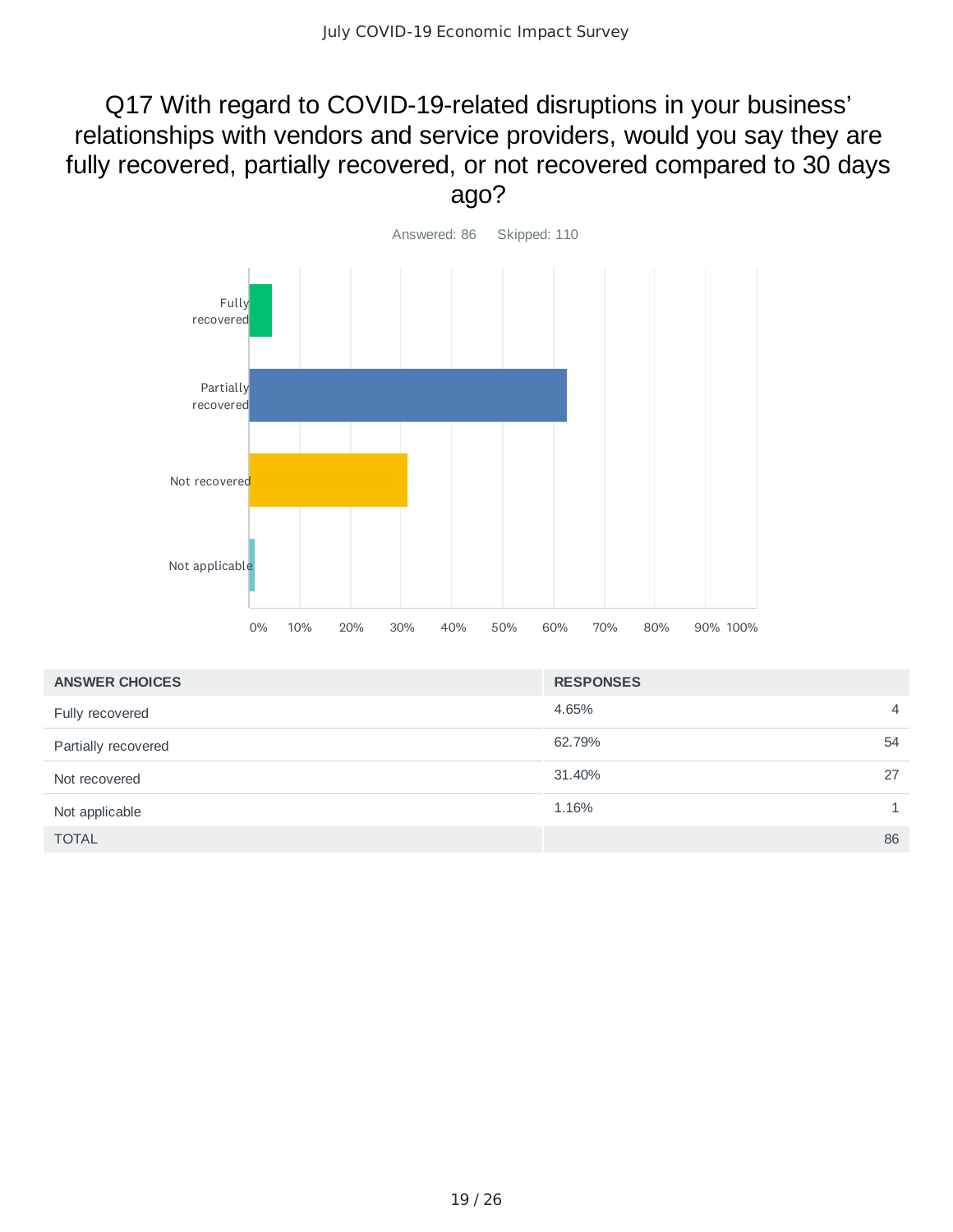### Q18 Is your business at risk of closing permanently because of impact caused by COVID-19?



| <b>ANSWER CHOICES</b> | <b>RESPONSES</b> |
|-----------------------|------------------|
| Yes                   | 12.23%<br>17     |
| <b>No</b>             | 79.86%<br>111    |
| Don't know            | 7.91%<br>11      |
| <b>TOTAL</b>          | 139              |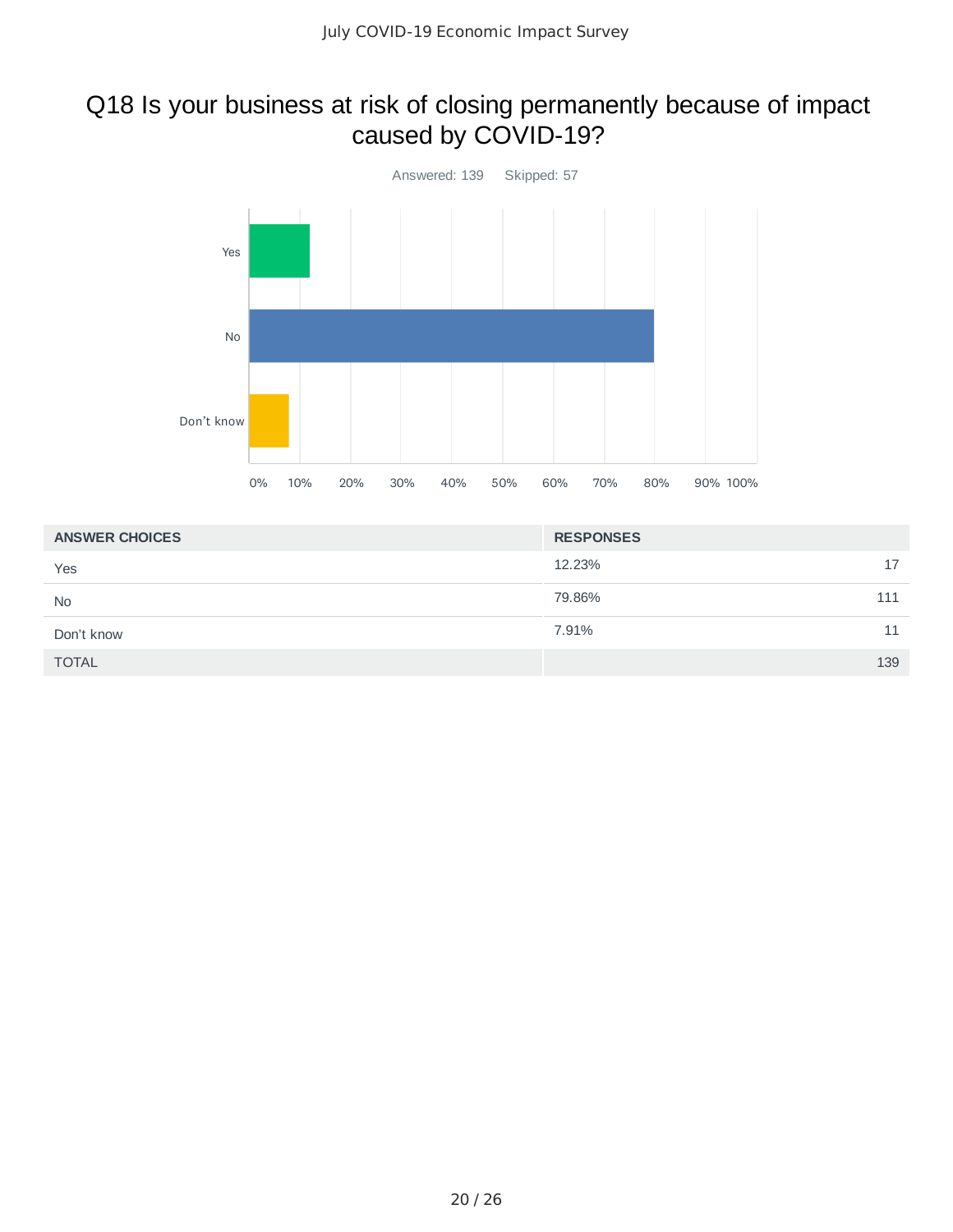# Q19 Is the risk today of your business closing permanently greater than it was 30 days ago?



| <b>ANSWER CHOICES</b> | <b>RESPONSES</b> |
|-----------------------|------------------|
| Yes                   | 24<br>17.27%     |
| <b>No</b>             | 71.94%<br>100    |
| Don't know            | 15<br>10.79%     |
| <b>TOTAL</b>          | 139              |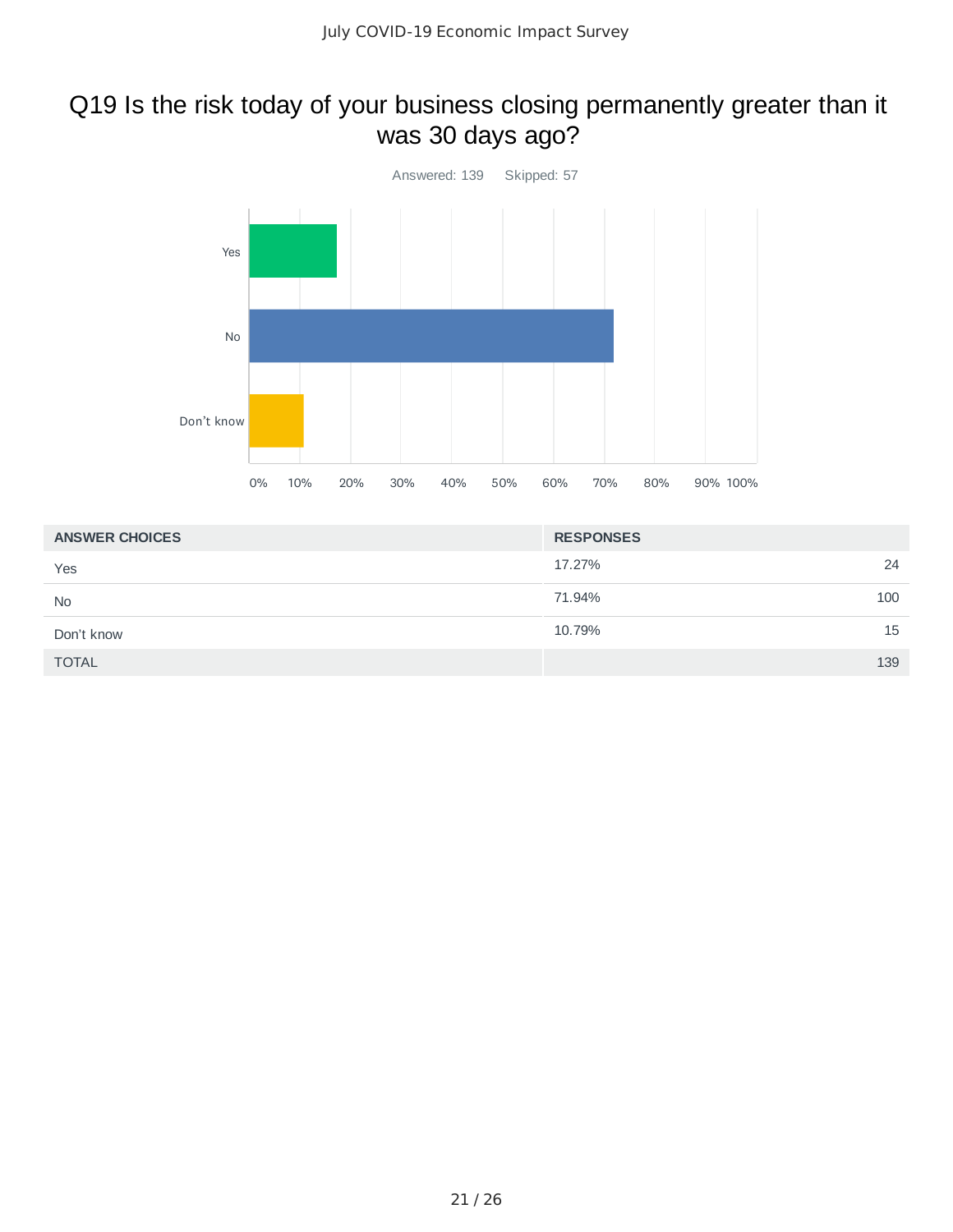### Q20 What key factor has assisted in stabilizing your business? If more than one, please indicate in "Other."



| <b>ANSWER CHOICES</b>                         | <b>RESPONSES</b> |     |
|-----------------------------------------------|------------------|-----|
| Access to funding                             | 21.58%           | 30  |
| Access to Personal Protective Equipment (PPE) | 6.47%            | 9   |
| The ability to reopen                         | 12.95%           | 18  |
| Recovering consumer demand                    | 17.27%           | 24  |
| Not applicable                                | 17.27%           | 24  |
| Other (please specify)                        | 24.46%           | 34  |
| <b>TOTAL</b>                                  |                  | 139 |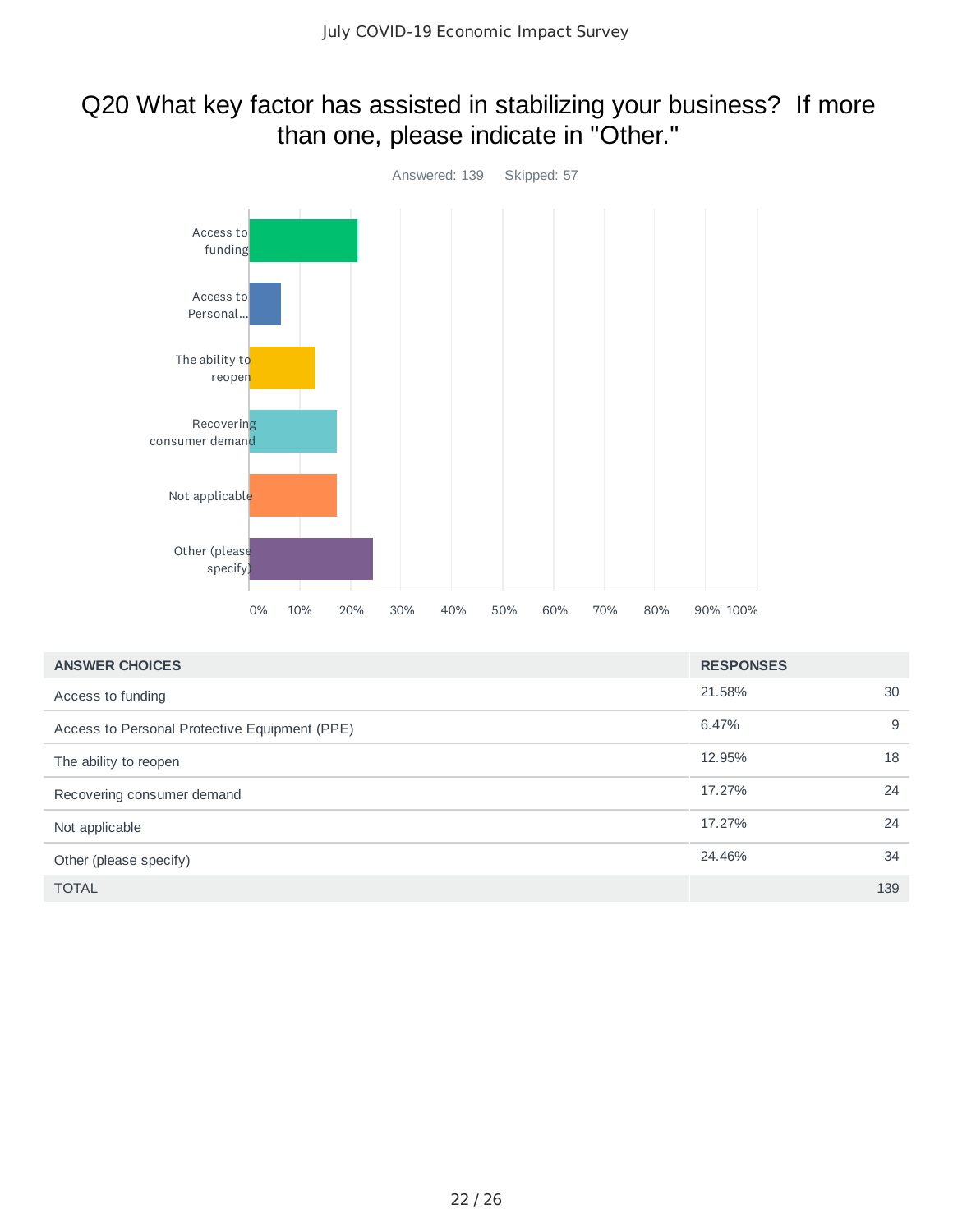## Q21 Briefly describe the steps you have taken to mitigate the impact of COVID-19 on your business.

Answered: 116 Skipped: 80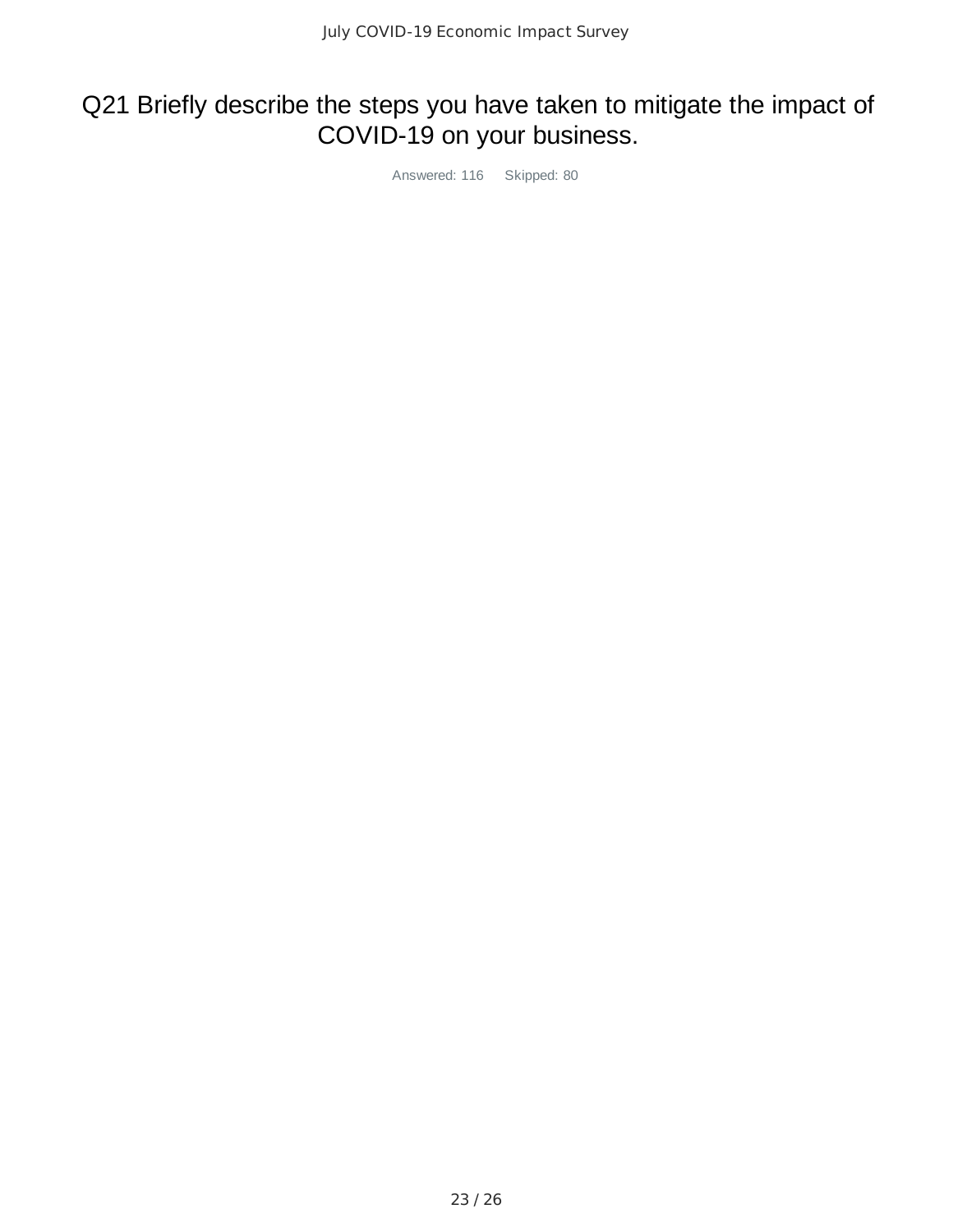### Q22 What are some leadership and employee skills, tools, and knowledge that have helped or will help sustain your business? Mark all that apply.

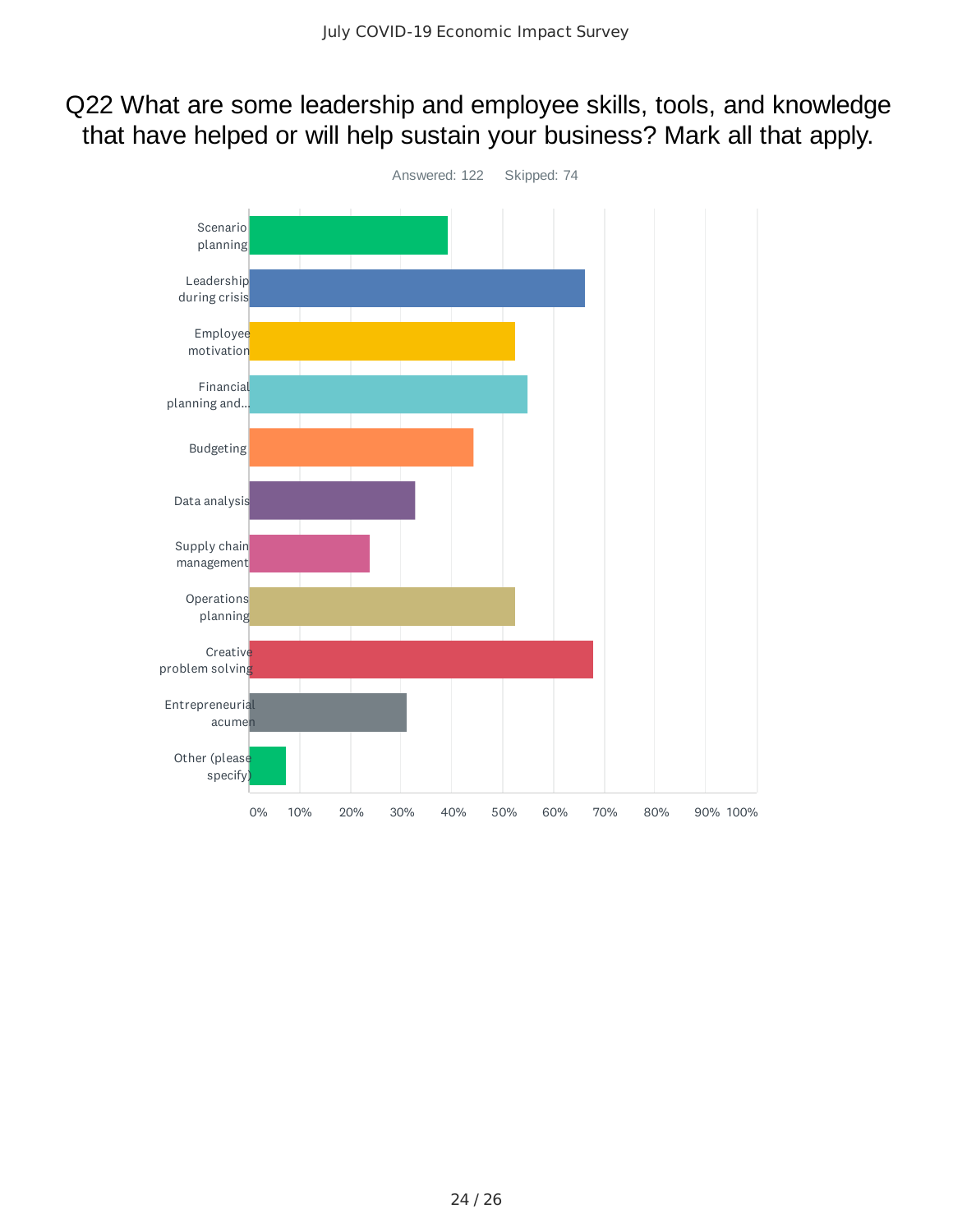#### July COVID-19 Economic Impact Survey

| <b>ANSWER CHOICES</b>           | <b>RESPONSES</b> |    |
|---------------------------------|------------------|----|
| Scenario planning               | 39.34%           | 48 |
| Leadership during crisis        | 66.39%           | 81 |
| Employee motivation             | 52.46%           | 64 |
| Financial planning and analysis | 54.92%           | 67 |
| <b>Budgeting</b>                | 44.26%           | 54 |
| Data analysis                   | 32.79%           | 40 |
| Supply chain management         | 23.77%           | 29 |
| Operations planning             | 52.46%           | 64 |
| Creative problem solving        | 68.03%           | 83 |
| Entrepreneurial acumen          | 31.15%           | 38 |
| Other (please specify)          | 7.38%            | 9  |
| Total Respondents: 122          |                  |    |